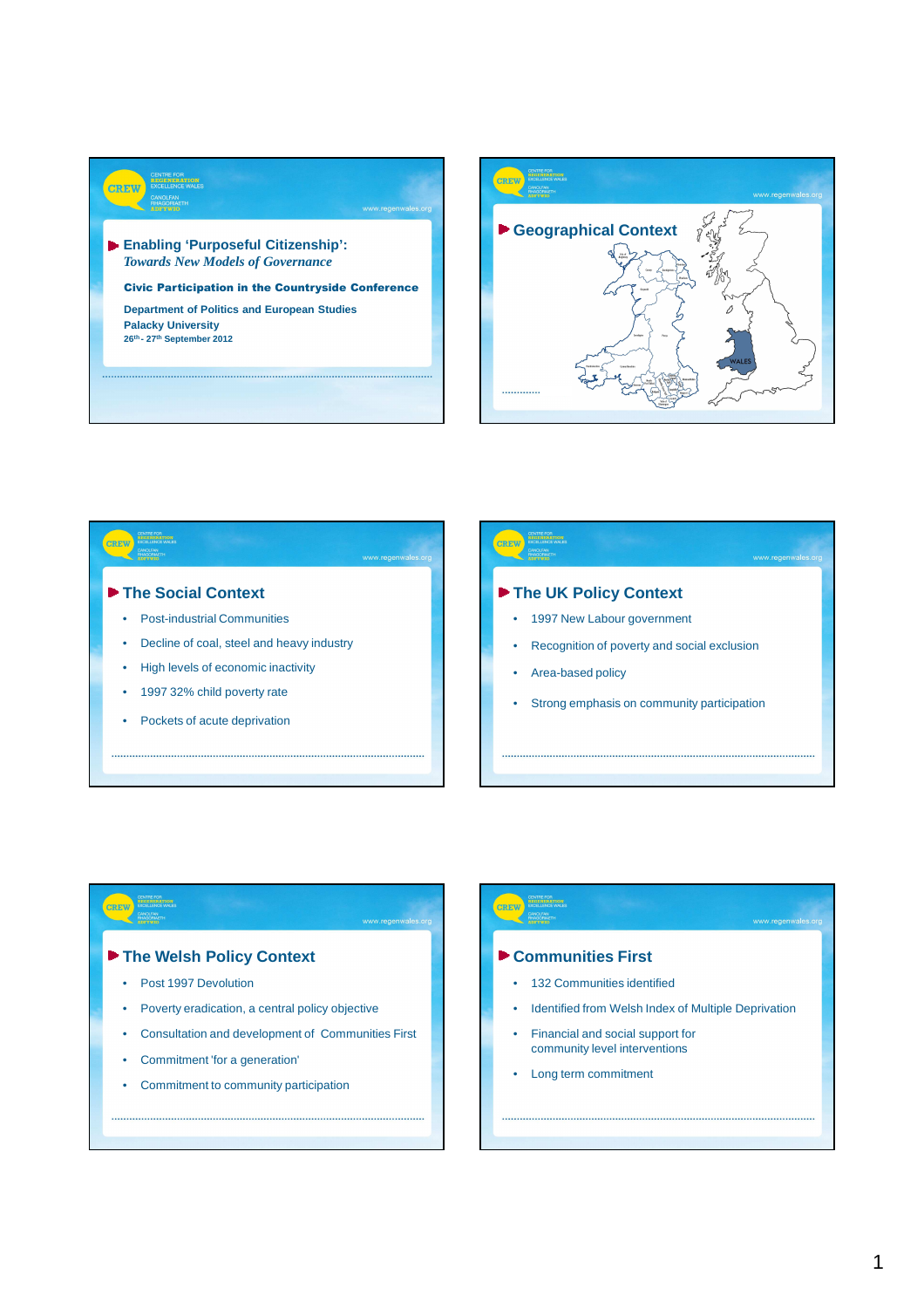

# crew **Community Engagement** • Evidence of active community engagement 750 community partnership members (estimate) • High levels of volunteering • Community participation in events and programmes



## .<br>CREW **Community Capacity** • Skilled and able community members • Require additional support and training • Require confidence building Support from community development team is essential

**Solution = Clear Support Mechanisms and Multi- Level Opportunities to Engage**

### **CREV**

### **Statutory Agency Capacity**

- Decision making structures
- Organisational and professional cultures
- Existing working practices
- 'Institutional Resistance' to community empowerment

### **Solution = Clearly Define Relationships and Deliver Training for Agency Teams**

regenwales.or